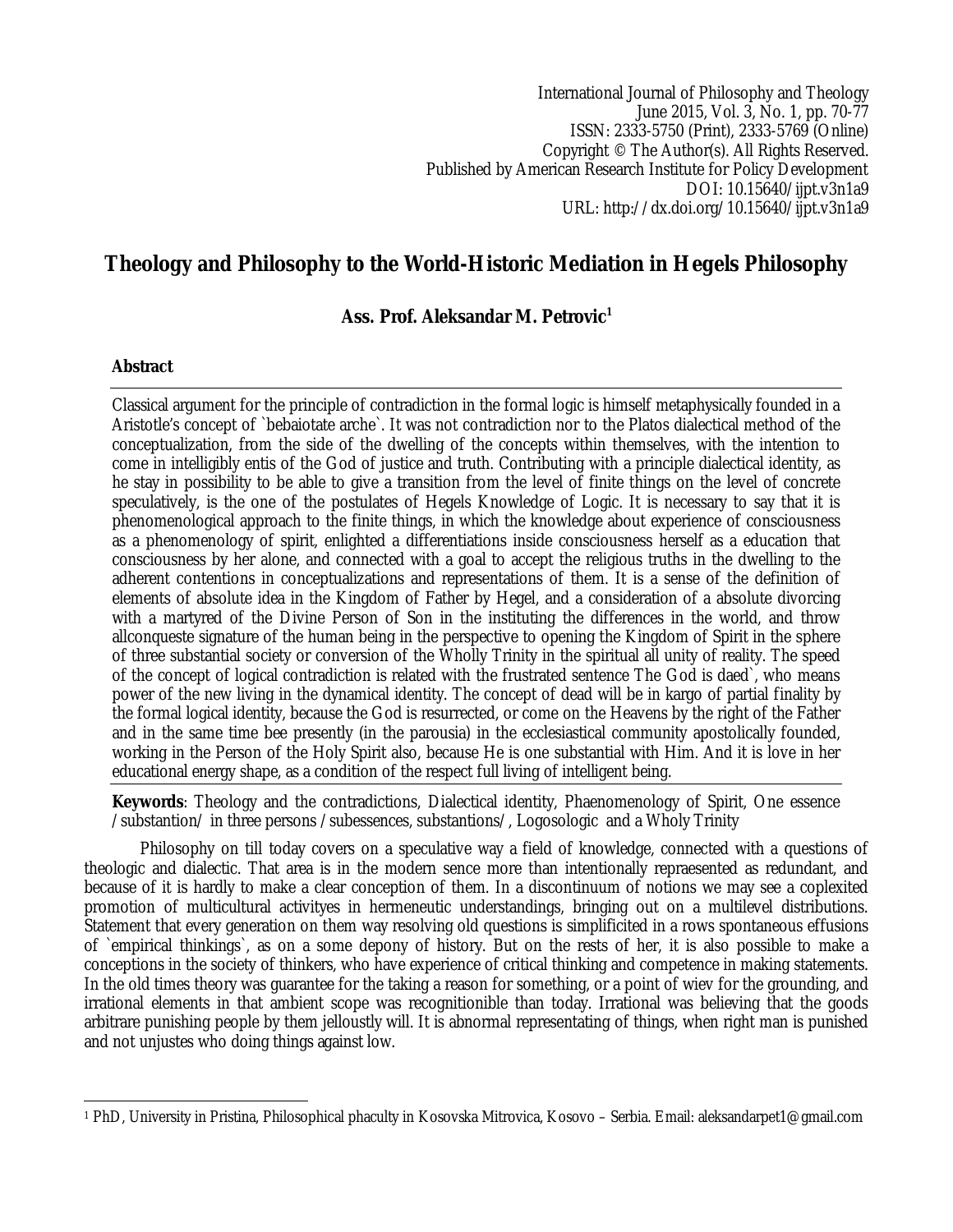By the power of idea about the "God of justicie" who makes the ground of overcoming a irrational passions, philosophers makes a progressive step to a better consideration of human existence. Plato thinks that we must come back from the way of seduce and mislead on the way of investigation of truth, and it is possible only by the culture of virtues – piety, currage, self-subdue and justicie. With the subdue of passions is possible to open the way for the lift force, to the hi and splendid level of being. Old representations are not enough smart in the review of inclinations to enormous hedonism, greed and bribery, who have a very bed sides. Critique of a poetic theology there is immediately connected with a tonality and rhytm in a pronouncing, and in the metter of music works them influence was not in the big measure in the content, how much it was in the form, and by the critique of a form Plato targeted supposed contend. Cinematic application is visible in the imitation of the pattern, when soul makes equality to him (in the case of epic structures it means seduce of womens, gamble, cruelyties, moral savage etc.). Also is hypoptic a noise in imitation of barking and miaow, moo and neigh, because speech is specificly human in the following the intellect and his instructions, exiting from the unique universal whole, in the Laws naming of hinges theological conception of "God of truth".<sup>2</sup> All what is justicie is justicie and beauty because of idea of good, and she is also usefull (shows the good direction in understandings), because have a universal attribute contacted in the concept. That what mathematicians takes as a universal, for the philosophy have a meaning of hypothesis, and the difference is in a ideal form of sphaera and some her real form in the marmor or wood, by the condense proportions, in the constructive mouving to the first principle. (Pl. *Res publica*, 511b 5). Essences of the things are invisible in the presentations, and have no any ground in the soul where all what is valuable is condense on a hedonistic shape of living and extracted from him (Pl., *Res publica*, 505a-b). Many people are known with a "mšgiston m£ghma "as a " ¢gagoà "dša", but it knowing is insufficient because of bed recognisings of the substance or nature of that good who with the intellect makes a wisdom being. And in that is content of a theology of being in the classical antique, not just a natural balb who lighting in the drab, sed transsmitor of light upon the essence of existence – ¢ll' œti ™pškeina tÁj oÙs…aj presbe…a kaˆ dun£mei Øperšcontoj [Pl., Republic, 509b]. Demiourgical God of Plato, enough have the `empty center` (Taylor), but good alone have a measures of divinity in the making a goods as a absolute measure of all things in universe. Intentions of the soul makes up a ready to the right knowings of divine things (Pl., Respublic, 518d), and have no congenetical measure to the body and medical aspect as a currage and smartness who reaches by the training and habits. Intended to the wisdom in a spiritual building, soul makes a development in the perfection as a "reaching the similityes to the god" in Theaetet.

On that way the impies leader pushing of by himself in a fall all others, because loosing the measure of all things, i.e. universal proof of all intentions (Pl., *Lows*, 716a-b). God of truth is not discover just in the universe of nature, sed also in the world of state, because he constituted the hi measure of universe and sublimity harmonie as a condition of good lows. In that content the God is first paedagogus of the world (Pl., *Lows*, 897a), who is mirrored in the mouving of the stars, adequate to the cinematic of the pure thinking in the human soul. By the Aristotle the first substace is the Sokrates, Kalia, Plato, Koriscus (that shape in that bouns and flesh, who have a soul<sup>3</sup>), and when she takes just as a abstract substance by the genre, where there is no difference between bous and anthropos<sup>4</sup>, we are loose that subtile distinction by what is possible to thinking a God as a being analogue to the human person as a existential structure, selfexistence or true selfbeing as superme ìpostasis` (ØpÒstasij), what byzantine thinkers have in the scope, adopting the greek thinking terminology in the contents of a deepest questions of a Christian theology. 'AnqrophÚesqai is in that contigence means in the same time ¢leqhÚesqai, and for the God of truth, Who make possible a being and a energy of intellect, to have a some little name is minimalisation.

 $\overline{a}$ <sup>2</sup> In the *Laws* 892c, Plato talks about punishment of sinful acts of atheistic seductiveness, and reapeat it stronger in the *Laws* 907c – "that evil humans as there are will not be able to think that they are reached the victory, and on the ground of them thinking what they re have about gods, are in situation to doing freely what they will in whatelse, however it may be significant".

<sup>&</sup>lt;sup>3</sup> . Sed it is clear that a soul is also a first substance and that body is the materia, sed human and enemye it from bouth as a something common; and Sicrates and Korisk, if the Socrates is soul enough, are sometning double (from one side they are lika a soul, from the other as a common), and if they are absolutely this soul or this body, as a universal they are also that single." /Ar., *Metaphysica*, 1037a 6-10/

<sup>4</sup> Ar., *Met*., 1002a 25-35, can`t see the substance as a corporal. The designate of a body substance is prescribe towards the determine of a `steresis`or abrogation of a something what not will to be, to be /Ar., *Met*., 1003a5-6/.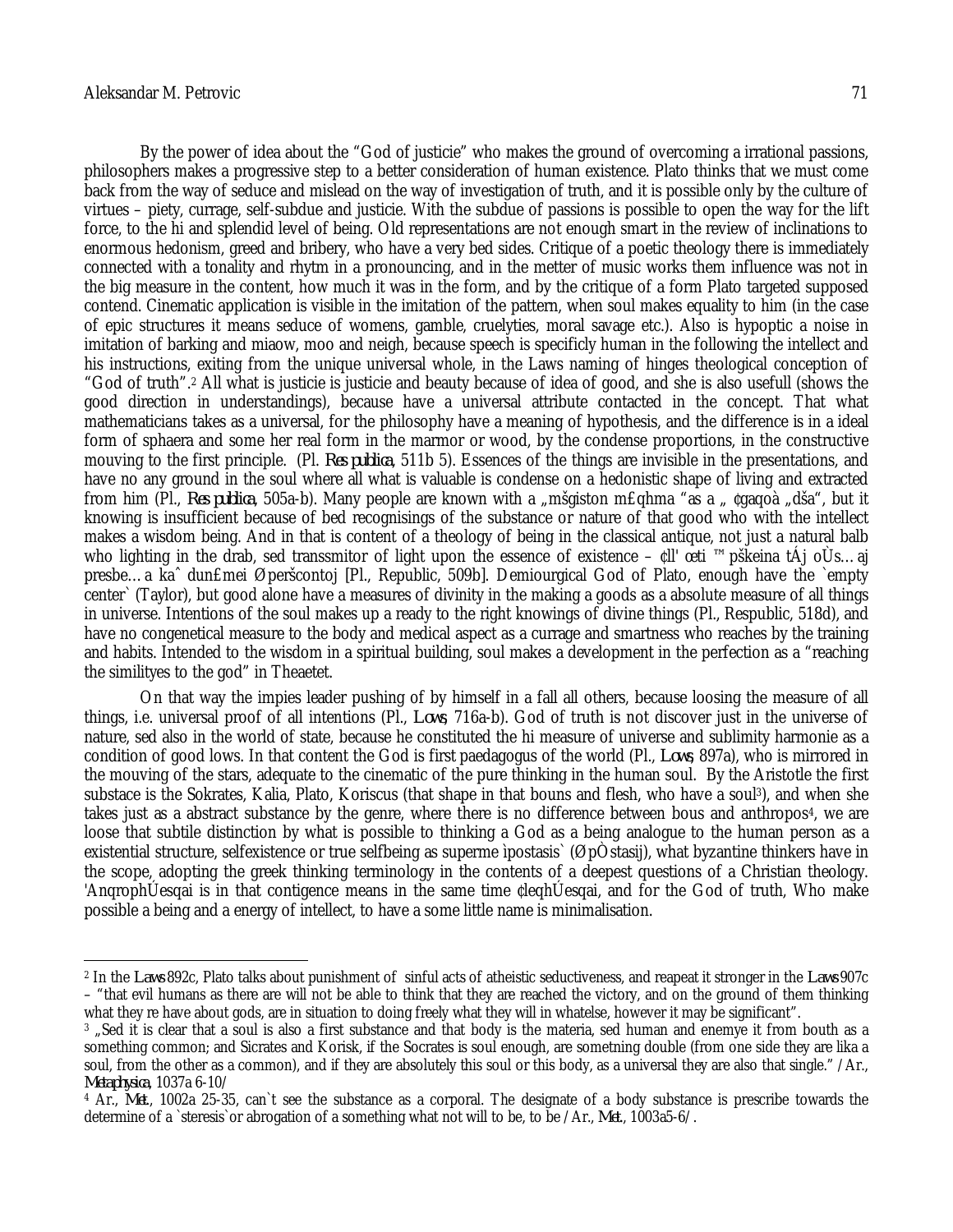At the Heracleites He is a Lord of Thunder and Creator of lihtnings, Who have and have not will to be naming a Divos (Zenos), but in the philosophical naming who is not traditional pagan representation of folklore greek gods. It is te idea of order on a first place, and cosmos takes a sence of beautiful place. Tere is no changing or the contradiction from the everuday life what not will find the answers on the deep question of universe, in front of face of his Lord.

With the relevation of the Christos, unique Godhuman being as a person, that sence takes own proof and shape of hope. Dignity of human being never in the history take that face of sublimity as in the dwelling of spreed of His doctrine. Christianity stay a planetary religion with a making inteligiblle agreement with God in divine love, almighty power in the universe, and developed didactic sence of a specific looking on the world. Threskeia/faith as a power of seening unvisible things have a antique protopaideutic elements of the universal being in the formalization of her dogmatic and angagement in piety – Symbol of faith. When Hegel in his philosophy puts the norm of philosophical discours as a form of the content of Christian dogmatism, who is constituted by the philosophical terminology in the Symbol of feith, that pagan relicts stay absolutely impossible. Dogmatic learning about Wholy Trinity is by his form a philosophic and makes a historic thinking on the level of events in world history not just a possible, sed also needing because of same her truth, and contents of Christian learnings there have a sublime sence and essence. As a fact, history of Hegelianism is more history of struggle against Hegel, as reminisced the Herbert Marcuse, on the open horizon of that problematic is not easy to stay on till today. Sharply gulf is maken in the speculative thinking between Christian theology and `mythological representations` long far from the "Wholy secret of christianity" (Aleksei Feodorovich Losev) in the near past, and it is the problem of the philosophy alone within her form in contemporarity and the way of historical thinking enough, if she is jet the wholeness and actuality of truth as a "concrete reality". Own, universal and characteristic attribute of concept as a reality of idea, by the Hegel, is it what constituted by dialectic from within, and divided futher on a new concepts. Logical contradictions on that way are not condense on a aesthetic disparations of playing legalityes and analysis of thinkings, to make fun to readers. She is not also a own content who is almost historicly prepared, sed a sistematisation of speculative theories who neutralisated the solipsism and hating subjectivity, together with a empirical arbitraries.

When all reasonable thing stay to loose them forms and with it fluctuate conceprtions, teaching the melody of absent and unvisible harmony, dialectical way of living forming a new type of hearing and prepare the human for the own active thinking from what developing the closer conception to us.<sup>5</sup> Negativityes who expanded from the existence are succesed in a "mouving of the subject" by the concept of contradictions finding in the unity from within who coverage them and finding them truth on a more upper level. Contradictions are connected by the plausibility of a low of identity as a streinghter principle of metaphysic on that way the both of the sides have ontological connection in what not denyed the logical contents of the other, but regenerated in the new concept and reachet more stabile concretization. Concrete is conceptual synthesis grounding on the intellectual freedom, who maintenance being from the destruction on a opposite tendencies. Exponents of a contradictions as a confront oppose, antinomyes and differetiatings, are not alienating from the reason who is in the potence to agile sharpening the differents in the speculative topic of thinking. That what resting in the antinomyes as a contrast in the disjunction is a shape of confronting like a nature of unresolvable contradiction in final (eventual) being, and takes from the bad infinity her overcoming into actualization in a unique whole, what makes her truth.<sup>6</sup> For the Hegel horizon of a thinking, absolute being and thinking as a idea in a unity of concept and reality have tendency to stay completely concrete. It is a apparence conceived with a essence and maturated to be in world as a installated spirituality by the absolute filfullness of a power of good, with what that apparence have a real existence. With it the mind have not his fall into time (Heidegger), sed just a some his moments as a finitable, because for the Hegel the time is "negative unite of a eternal" in the existence, with a proof to take a tendence of the phenomenology of spirit in the spase of living as a final proof. To come to the final proof understands incoming to the deepest truth what repraesents the relevation in the history a Christian God, Theoanthropos, Who salvated as a lifesaving person of Jesus Christos.

 $\overline{a}$ <sup>5</sup> G. W. F. Hegel, *Science of logic* (Хегел, Г. В. Ф.: *Наука лог*ике I-III, прев. Бгд., 1976-1979. (Н. Поповић), 1, 10; 1, 245)

<sup>6</sup> The comprehending of a something one as a suppose of a idea of plurality is not anything new in philosophy. It means a contradiction from within on what Hegel instructed a science of a speculative logic, and it`s ground is on a not-being as a positive visible notion on the apparent visible (Pl. *Soph.* 258°). To be present in the considerations means the presence in the consciousness or a aperceptive horizon of a single human being.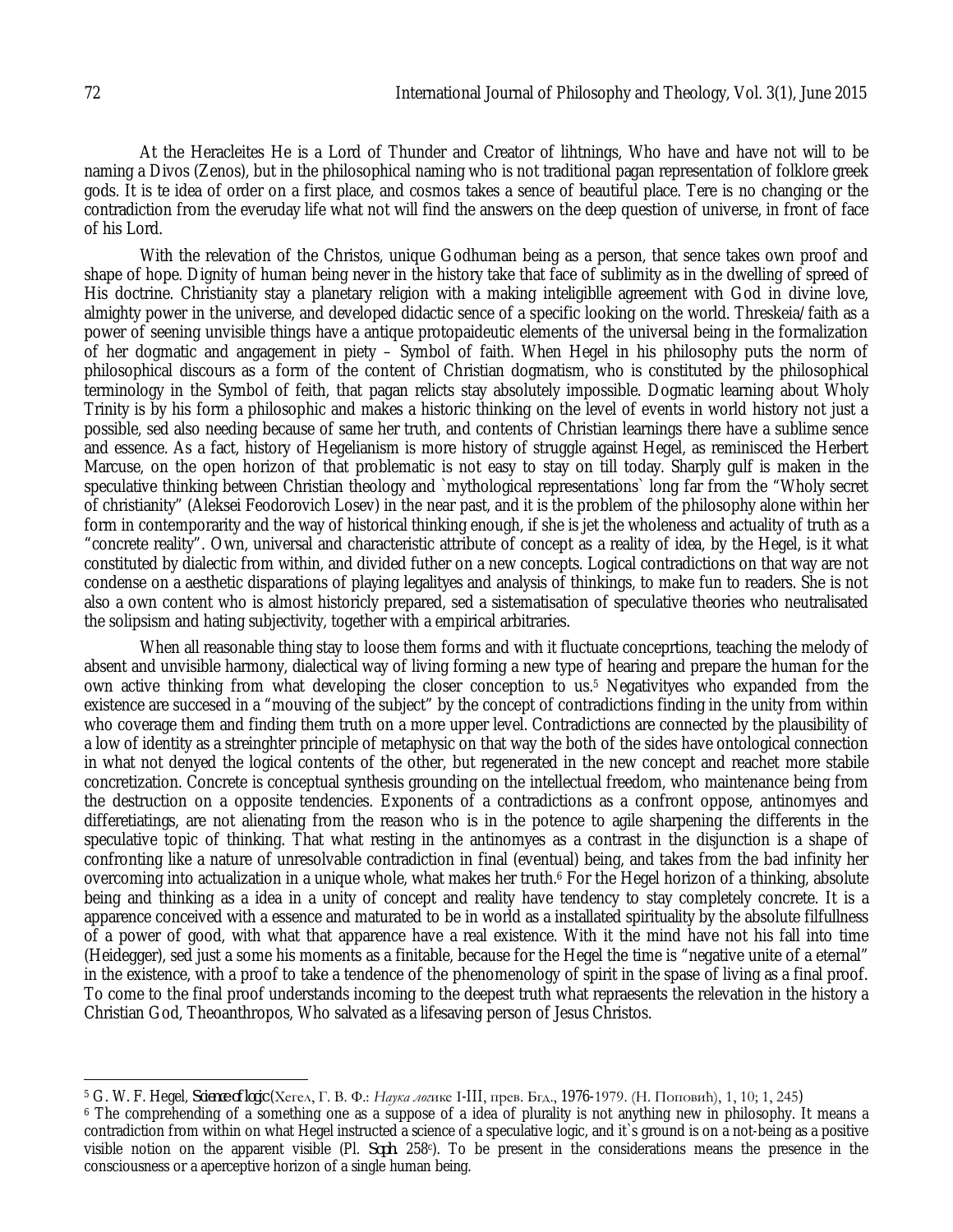#### Aleksandar M. Petrovic 73

 $\overline{a}$ 

With apparence of a Godhuman Christos in the history all reality takes her hi sence of logic who concretisated herself in history of complete reality who interiorisated the objective contents in the reflection within and enlighted by that attributes of the subject of objectivity of objects.

Concept in the generation all the parts who conceptualisating or takes in completeness of concept is the idea in the naissance, the knowledge who recognized the subjections and in deeping in theoremating more clearly evident insigned. If the man is terminated by the time in what he living, it not means that he must working just on a temporal things, of s.c "spirit of time and mode", and "maintained the things in unchangeable state and shape", because it is spirit in historical apparence, by who progression and maturating in understanding human being growth in the time also. His growth may take some aspects of the measures of the greatness of Christ. Undoubtely et Hegel we see a determination of elements in absolute idea in a Kingdom of Father, considering a differentiation with martyrdom of Godness Person of Son throw institution of different in the world. It means the insignation of a human as opened Kingdom of Spirit in existence, in area of togetherness by the triadic hypostasis or, hollytriadic retroversion of spirit in the alluniversal reality. Spreeding of a concept of logical contradiction is connected with a terrify statement "God is dead", and in a dynamic of dialectic identity it means a power of revived, where conception of dead be possessed by the particular completion in a formal logical identification, and in the dialectic means a opened significance. By the Holly Script of New Testament, Lord Christos resurrected or income on a Heavens dextra to Father, rests as a present in a church commune who apostolicly instituted by the active energy in the Face of Holly Ghoust as a identical (homousios, unisupstantive) with Him.

Building of a consciousness makes a fulfillment of abrogation of itself contents in a onesideness conceptualizations, on that way that phenomenology of spirit gives a contents of consciousness who articulative dissolved and overcomes to the thinking institution of consciousness notion, and stay peacefull in the dimension of absolute concept. Work of the concept building the spirit who perfected on a regular view of notion of Holly Trinity as idea in the human mind. That idea is absolute by character and means expression of completeness of philosophy and realization of the deepest theological grounds: "aber vornehmlich ist die Philosophie jezt *wesentlich orthodox*; die Sätze, die immer gegolten, die Grundwahrheiten des Chrisienthums werden von ihr erhalten und aufbewahrt... eines Denkens, daß sich geprüft hat, erkannt, das weiß wie es denkt, und weiß, was die endlichn, und was die wahrhaften Denkbestimmungen sind... hier aber auf der Seitte zu lassen, insofern wir wissenschaftlich verfahren." /(G. W. F. Hegel, *Vorlesungen über die Philosophie der Religion*, Stuttgart-Bad-Cannstatt, 1965, S. 207)/ - "By the essence is appreciate philosophy today orthodox (right) – not just she, but she moustly, and because she grounded and secured that statements, that own truths of Christianity, who always have a streinght… ant that are the truthness determinations of thinking who knows what and how to think… it will be good to stay in a sphere inside of our attention, if we acted as a knowledgers." Question of a renaissance of a "new human" and of a new insight and sence of a terrestical being, stands on a ground of reflection in itself, and take answer in a engagement in understandings of transformative modi of ontological concepts. Transformative aspect of a traditional notions takes shape of terminological abolition and conservation of substantive contents in them, means ascense on the level of eternity, and not just a period of human finite living or secularity of pagan surviving of century (aion). Spirit in a overcomings conserve it what contended eternal and perfect in conceptualization, what is the equal structure in a christian dogmatic by the apparition of Christian idea, in a ontological structure of didactic about relevation of God. Way of salvation is opened after "dead of God", after dead on a cross, by his resurrection, and Godhuman stay a "dead of dead alone" or a "deniying of deniying" in a lighting of a all future existence as her salvation and recuperation. Hegel it calls "highest miracle of sacred ideality" who making a peace with a sensual nature and designation of a human being in spiritual notional engagement in the world.<sup>7</sup>

<sup>7</sup> Lord alone appears to the community as a love on that way, that "eternal idea stay directly credible for human… who together with it transit into spiritual recognition, and also pass into directe sensitivity, but on that way that find in her a moving, history of God, living who is God alone." /"wie die ewige Idee für die unmittelbare Gewißheit des Menschen geworden... aber die zugleich übergeht in das geistige Bewußtseyn und ebenso in unmittelbare Sinnlichkeit verkehrt ist, aber so, daß man darin sieht die Bewegung, Geschichte Gottes, das Leben, das Gott selbst ist." (G. W. F. Hegel, *Vorlesungen über die Philosophie der Religion*, Zweiter Band, Stuttgart-Bad Cannstatt, 19654., S. 308.)/ How much it is differente from the Heidegger`s interpretation of a philosophie of Parmenides, in which `doxa` he insists to have see that: "... die metaphysische Leidenschaft des jetzigen Russentums für die Technik verständlich wird, aus der es die technische Welt zur Macht bringt. Nicht dies, daß die Russen z. B. immer noch mehr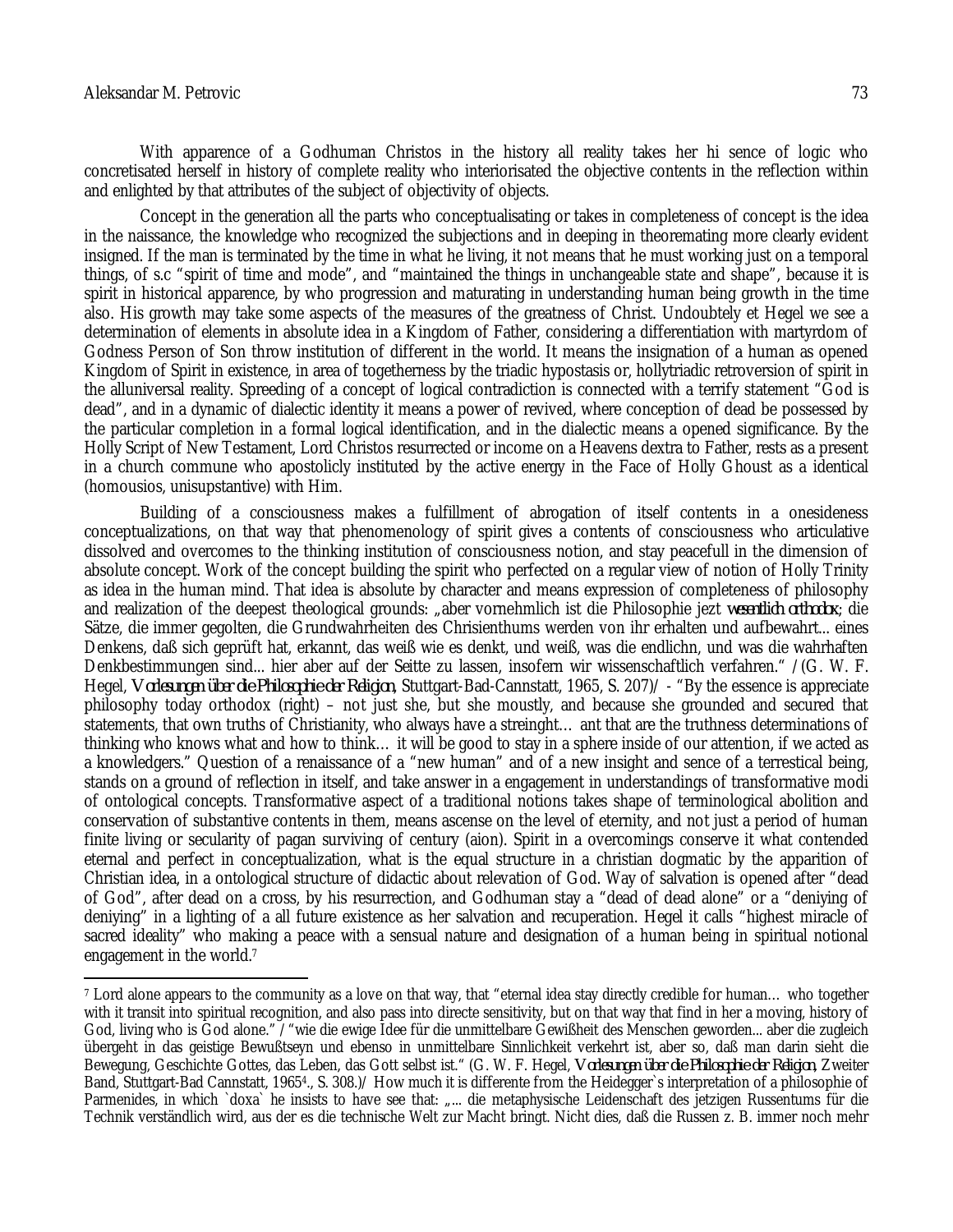Sence of that engagement is explicated by the God love with us: "That love is concept of spirit alone… spirit as it is, Holly Spirit… In a infinity pain of love may be destroyed all, but it destruction alone being just as a inner, present spirit. Not spiritual being not shows as a sinn, sed as innocent, but it is that innocent for wose is the objection and verdict in her alone. Sphaera of commune is the own region of spirit. Holly Ghoust is overflow on the pupils, he is living content of them, and on till that times they existing in the property of commune and goes into world with fun to ascended him to the allcommunity commune and spread Kingdom of God."<sup>8</sup> On that way Hegel connected things directly with a historic and logical contradiction /finitude with a infinite/ as a condition of a thinking the truth, what shows the nature of idea as a subject-substantive proof of a absolute willing or intentional selfconsciousness as a right way.<sup>9</sup> In the dead of a human Christos nature all is downed in a "grave of spirit" – considerations, proofs, natural will, magnitudine of world e.t.c., in mediation with it world takes fully different shape /Hegel, Phil. of relig., 2, 288/. In that negation is negated final negativity and from it exited spiritual life alone, divorce from the evil in human nature. When that scope qualified for the adoption by his general and universal form, philosophy takes her extended power of explication and actualisated in the conceptions, so that adoption of absolute truth is possible, real and indispensable, as it see a big Russian thinker Ivan Ilyin.<sup>10</sup> With it he accented possible differentiation in a conception of "logos" and "telos", i.e. thar reasonable stay in relationship with a teleological as a species to genre in harmony and reachniss of each other elements of ether where is God being /*Beweise ueber das Dasein Gottes*, 360/, taking the kee of principal thinking in the speculative thinking - *was der spekulative Begriff des Begriffes selbst ist*: «Это означает, что учение Гегелья не показало и не могло показать, будто *все* сущее разумно *логической разумностю*, оно должно было в силу предметно-обоснованной необходимости признать, что есть сферы *неразумные*, т.е. не живущие силою мысли, сознания и самосознания, что если даже во всем осуществляется закон *спекулятивной конкретности*, то не во всем осуществляется *самомышление Понятия*... Спекулятивная философия доказывает нечто иное, что не всякого «рационалиста» может удовлетворить: *сущее субстанциально благостно потому, что жизнь его есть осуществление спекулятивной конкретности, этого совершеннейшего, божественного симбиоза во множестве*...

 $\overline{a}$ Trakrorenwerke bauen, ist das *erst* Entscheinde, sondern daß im vorhinein schon die vollständige technische Organisation der Welt der mataphysische Grund der Planung und alles Vorgehens ist, und daß dieser Grund von Grund aus und unbedingt erfahren und in den arbeitenden Vollzug gebracht wird. Die Einsicht in das "metaphysische" Wessen der Technik wird für uns geschichtlich notwendig, wenn das Wessen der abendländischen geschichtlichen Menschen gerettet bleiben soll." /Martin Heidegger, *Gesamtausgabe* Band 54, *Parmenides*, Frankfurt am Main: Vittorio Klostermann, 1992<sup>2</sup> , S. 127-128, S. 128/ (... metaphysic passion of Russians today to the technik, who takes upon control a technifician world. As a resolving not shows it, that Rissiand making so more tractorial fabrics. Sed it that from the beginning full technical organisation of world stays the metaphysik ground of every planning and development, and because it ground reaches on a notconditioned and exhaustible way, applaying in the doing of workers. Insigt in the metaphysical substance of technik stay for us historically needing, if it is necessary to save a rest of a substance of western historical man). See a good reminiscence about his theory of action and fabrication in a Tsaslav D. Koptivitsa, *Philosophy of engagement*, Belgrade: The Found of literacy, 2014.

<sup>8</sup> « jene Liebe ist eben der Begriff des Geistes selbst... So ist diese Liebe des Geist als solcher, der heilige Geist... der liebe und ihres unendlichen Schmerzes und als die Rüctkehr in jener Vermittlung. Das ist der Geist Gottes oder Gott als gegenwärtiger, wirklicher Geist, Gott in seiner Gemeinde wohnend... Alles kann in dem unendlichen Schmertz der Liebe vertilgt werden, aber diese Vertilgung selbst ist nur als der inwendige, gegenwärtige Geist. Das Geistlose scheint zunächst keine Gründe, sondern unschuldig zu seyn; aber dieß ist eben die Unschuld, die an ihr selbst gerichtet und verurtheilt ist. Die Sphäre der Gemeinde ist daher die eigenthümliche Religion des Geistes. Der heillige Geist ist über die Jünger ausgegossen, er ist ihr immanentes Leben, von da an sind sie als Gemeinde und freudig in die Welt ausgegangen, um sie zur allgemeinen Gemeinde zu erheben und das Reich Gottes auszubreiten." /G W F Hegel, Sämtliche Werke (Vorlesungen über die Philosophie der Religion, Zweiter Band), Stuttgart-Bad Cannstatt, 1965<sup>4</sup> ., S. 314-316/

<sup>9</sup> "Eternal sacrificie consist in that absolute content is in the unity of subject and absolutely object who prepare it to the individuum for the absolute joy, and if the individuum is correct, that operative peace is a resurrection of Christ." (/G W F Hegel, *Sämtliche Werke* (Vorlesungen über die Philosophie der Religion, Zweiter Band), Stuttgart-Bad Cannstatt, 1965<sup>4</sup> , S. 319/) Werner Beierwaltes means that it is a best illumination of someone /Selbstdurchlichtung/, calling the New Testament`s strophe – God is the Spirit, not a darkness, and any colours and mixta not in a connections with a pure light." /Werner Beiervaltes, *Platonismus im Christentum,* Frankfurt am Main, 2001., с. 67/ and application on it in a Hegel`s philosophy is for him deeply evident /Werner Beiervaltes, *Platonismus und idealismus*, Frankfurt am Main, 1972.: гл. `Hegel und Proklus` s. 163-195./

<sup>10</sup> "And not smaller, way of adopting of a strange consciouss experience is possible, needable and real." Ilyn, I. A. *Philosophy of Hegel as a learning about concrete of God and human* «...И, тем не менее, *путь усвоения* чужого познающего опыта возможен, неопходим и реален.» /И. А. Ильин, «*Философия Гегеля как учение о конкретности Бога и человека*», Санкт-Петербург: «Наука», 1994., стр. 17/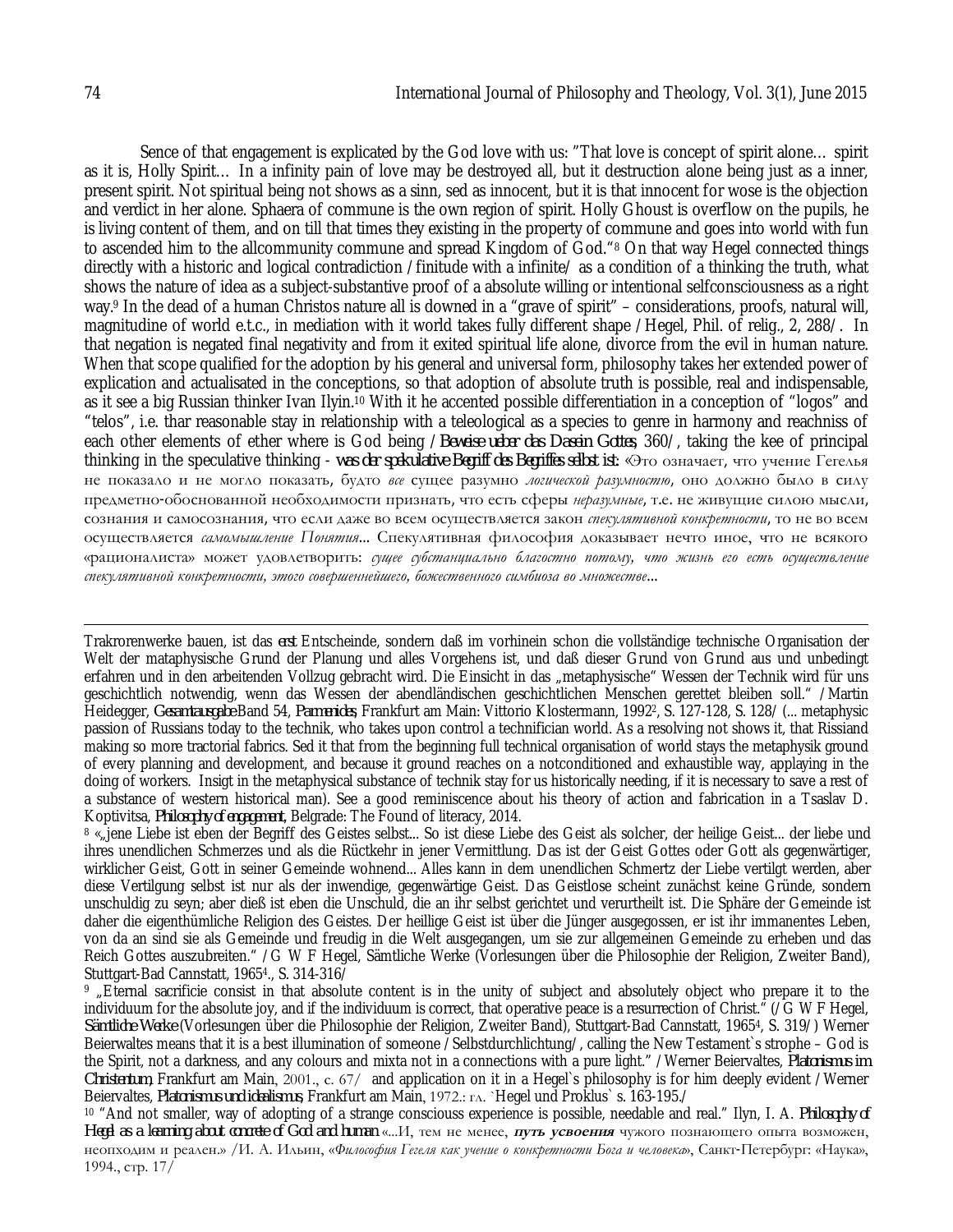Спекулятивная конкретность есть высшее состояние всего, что реально, это состояние есть реальный, во всем осущесивляющийся способ жизни, этот способ осуществляет основной, глубочайший характер Божества. Поэтому процесс спекулятивной конкретизации, в чем бы он ни обнаружился, есть явный и несомненный знак подлинного, субстанциального присуствия и действия силы Божией.»<sup>11</sup> It means that substantial presence and energy of the power of God is important for us understanding, because our mind is also dependent from that process of thinking. Sistematization of a contents is a concretization of them, and Ivan Ilyin was mentioned that - «действительно Гегель именно возродил этот термин, раскрыв за ним обстояние величайшей значительности: «конкретно» то, что особым образом «сращено», возникнув из двойственности или многообразия... Катарзис познания состоит в том, что от «конкретно-эмпирического» отметается «эмпирический» характер, но сохраняется идея «конкретного»; а от «абстрактного-формального» отделяется «формальный» характер, но сохраняется идея «абстрактного». Высшая сфера образуется через спекулятивное обновление обеих сохраненных идей и их свеобразное взаимное проникновение.»<sup>12</sup> Subject of that idea is naw individuum in the double moving of substance who showing thinking in the apparition of world as a unity of conception and reality, real unity of selfdeterminated content of being.<sup>13</sup> As a person, that individuum have a notional selfconsciousness in the openings to the truth of all things. That what is opening have a potention to be a closed, and "gymnasium dialecticae" is didactic lesson on the `power of logos` who discovered the secret of Holly Trinity, and it is not needable to forgiving. Constitution of authentic being itself is more than heavy, supposing the problematic of the perpetuing of continuous legitimation of her.<sup>14</sup> She needing a rotation on a authentic good showing in the constitution of knowledge, instituted as a intellectual will of idea. It what rests as a difference drpends to the irrational shape who develop the technics of conquesting of judgments of value.

 $\overline{a}$ <sup>11</sup> Uvn. L. A. Philosophy of Hegel as a learning about concrete of God and human M. A. Ильин. «Филособия Гегеля как учение о конкретности *Бога и человека*», Санкт-Петербург: «Наука», 1994., стр. 489-490. "It significied, because learning of Hegel is not showing and may not showing, because all bein is rational by the logic rationality, she was due by the power of a subject-grounding necessity make validation of existing of irrational sphaeres, i.d. that they don`t living by the power of thinking, conscious and selfconsciousness, and if in all is real a low of speculative concretion, in all is not realisated autothinking of conception… Speculative philosophy proved something other, what not satisfied every rationalist: being is substantive good because his living is realization of a speculative concretness, of it perfect, divine symbiosis in the plurality… Speculative concret is the hy supposing of all what is real, it element is real in all realisated ways of living, and it way realisated grounding, deepest character of Divine. Because of that the process of speculative concretization, in what he is profound, is the public and indoubtness sign of real, substantive, presence and working of the powers of God."

<sup>&</sup>lt;sup>12</sup> Ilyn, I. A. Philosophy of Hegel as a learning about concrete of God and human И. А. Ильин, «Философия Гегеля как учение о конкретности *Бога и человека*», Санкт-Петербург: «Наука», 1994., стр. 135/

<sup>&</sup>lt;sup>13</sup> A. F. Losev in his phenomenology understandings make usefull distinctions it in the grounds of mythological presentations: «Secrets are forms of a substantial grounding of person as it is in the eternity. In the Christianity the secret is possible just because the church exsists. The church is the body of Christ. Christ is Godhuman, i.e. one and oneness substantia of God as a substace and human as a substace. In the harmony with it absolutely is understanding that secred is a cosmic emanation of Godhuman, unbreakable possibility and sustained of substantial grounding of man in a eternity… And there are for the sorrow, leaphing and helpless, allspreading experiments to reduced the religion on a science and knowing, or on the moral and education, or on the aesthetic or feelings.» A. F. Losev, *Mythos, number, substantive* /А. Ф. Лосев, *Миф, число, сущность*, Москва, 1994., С. 191/

<sup>14</sup> Good analyse of a actors of education of a spirit by the Other and causing by the formative dimension of a Great Other in the philosophy od Emmanuel Levinas, gives the Boris Bratina in the study – *Problem of other in the moderna* /*Проблем другог у модерни*, Београд: Плато, 2010., стр. 131-137/. Allside study of Dragan Prole about Levinas thinking – *Humanity of a strange man* /Драган Проле, *Хуманост страног бића*, Сремски Карловци-Нови Сад: Издавачка књижарница Зорана Стојановића, 2011./, see the emptiness in the transcendental forms who fulfilled in concretization of a thinking structures who make a corrections of the imago of authenticity, not just as a poor contribution, sed by the understanding of a other and deepest in a opening selfunderstanding and conceptualisating what is real in it, as a – "Aristoteles demand to the indentation, laminated speech who is able on the different moments to talk on a different ways. " "Аристотелов захтев за разуђеним, вишеслојним говором који је спреман да о различитим моментима говори на различите начине." /стр. 26/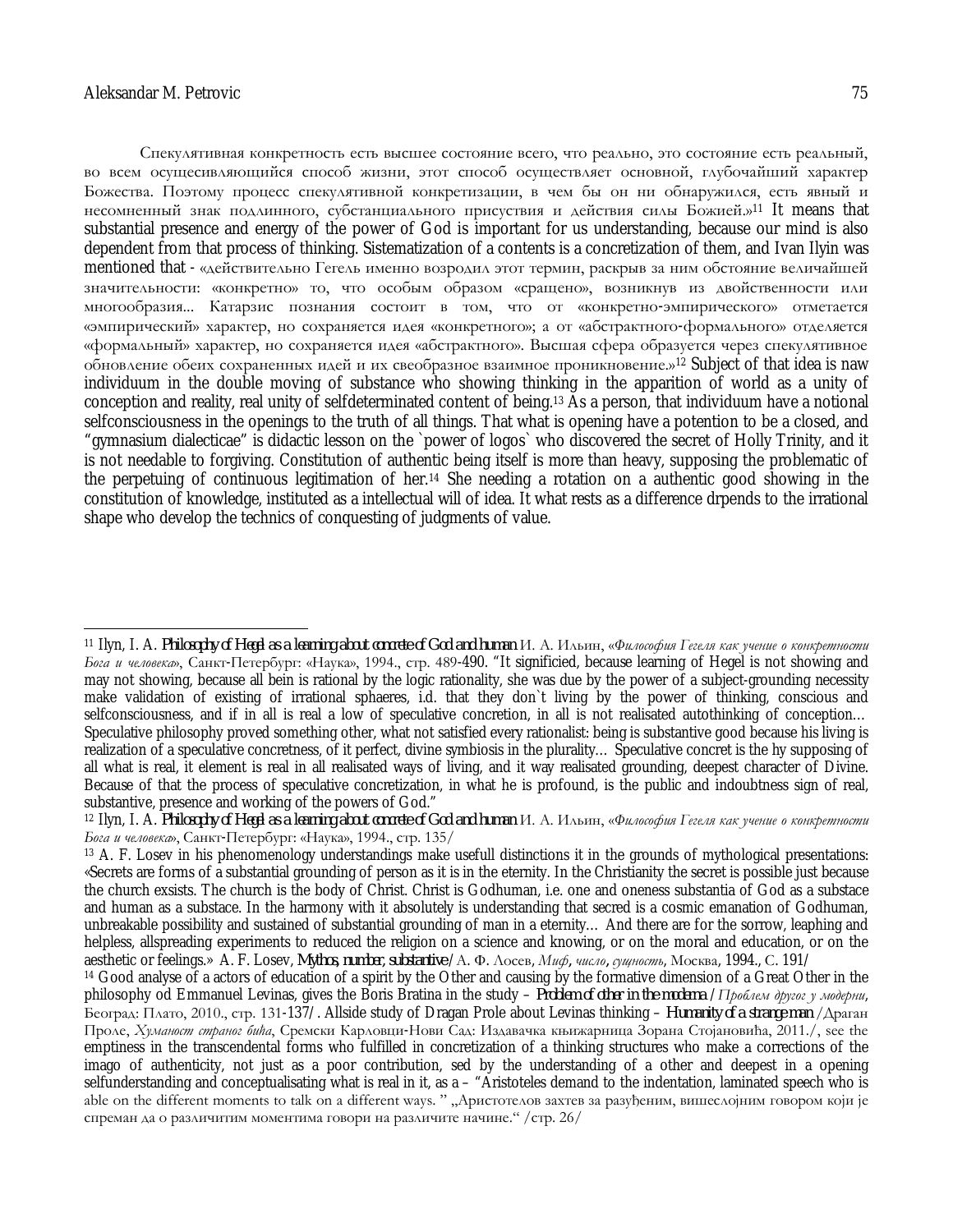As a some modern pelagiarism they in the isolation of God have a demand to save the human being without mercy by the own stranges on a principle of technical productivity as some sort of autoorganisation, autorealisation, automaintenance, by the working functions in a occupy the sectors of deal. Selfrelationshipp reflexion stay with it a thing reachen by privatization, in a sectors of radical dealing of newages cogitative selfness, putting the legality to the expropriated property by the practices of power grounding in "natural low". With it happends a fall into barbaric assimilation of secularisated natural justicie in the faithing for the control as a will to the power who makes aviable single citysen, disposable to neoleviathans type of subjectivisation/.

Of course, Hegel thinks that it is necessary infinite rmancipation on a way to reaching substantivity of absolute knowing of idea in a independent conceptualisation, because as a miracle of higher order growing throw the fundament of autocontradiction, where the spirit as a highest infinite love have a peacefull relationship with a perfect ideality. He makes a unity in the Christian community not as abstraction, sed as a present energy who teach a conceptions. One substance in Three Hypostases is naw apparent as a grounding idea who by the power of negation of all negativityes opened the way of salvation from the deviations and aberrations. In that context his currage sentence is very significant: "In the ground of contemporary ubeleiveness in the control of spirit upon the nature lies the superstition of false believing in a s.c. powers of nature and her independace in relationship to the spirit."<sup>15</sup> Historical proscenium in the contemporarity is changed, suspition to the rightness of conceptions is downed on the ground of naturalizations and anarchism, and it opened doors to the long crisis in philosophy alone. In the times of postmodern nichilism is more than needable to take again attention on the truths of Christian idea, on the way to find the exit from the crisis in the world-historical dimension of routine existence of human being. Unstable position in a floating of events today shows as a unverified principles, because the principles alone are incorruptible by them nature, but naturalization of the world of living show them as a needlessly and unreliable things. Mistrust is the in the end is the thing of human heart. As a case of heart, or "heart of the heart", in the hegelian symphony of dialectic and theology, who is also the case of sence of being as it is, where the warriors tireless is impeccant, and not important just for the conservation of ancient heritrage, sed also for the universal preparing a conditions to the creative step forward in a resolving of a heavy problems of our times, to be able on the different things to talk on a different ways in universal level of taking place in worldhistoric adventures what happens.

 $\overline{\phantom{a}}$ <sup>15</sup> G. W. F. Hegel, *Sämtliche Werke* (Vorlesungen über die Philosophie der Religion, Zweiter Band), Stuttgart-Bad Cannstatt, 1965<sup>4</sup> II, 310.